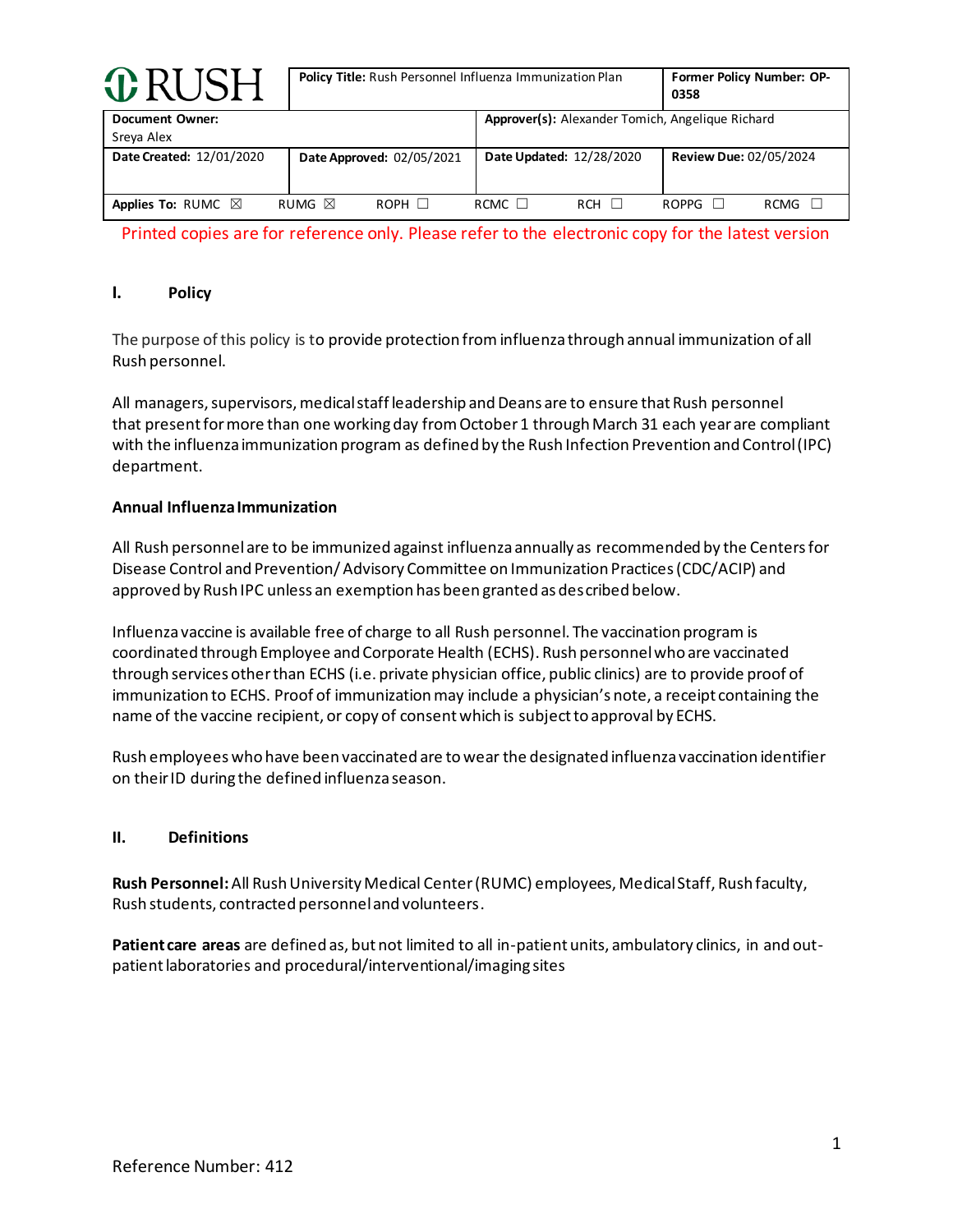| <b>O</b> RUSH                        |                  | <b>Policy Title:</b> Rush Personnel Influenza Immunization Plan |                          |                            |                                                  | <b>Former Policy Number: OP-</b><br>0358 |  |
|--------------------------------------|------------------|-----------------------------------------------------------------|--------------------------|----------------------------|--------------------------------------------------|------------------------------------------|--|
| <b>Document Owner:</b><br>Sreya Alex |                  |                                                                 |                          |                            | Approver(s): Alexander Tomich, Angelique Richard |                                          |  |
| Date Created: 12/01/2020             |                  | Date Approved: 02/05/2021                                       | Date Updated: 12/28/2020 |                            | <b>Review Due: 02/05/2024</b>                    |                                          |  |
| Applies To: RUMC $\boxtimes$         | RUMG $\boxtimes$ | $ROPH$ $\Box$                                                   | RCMC $\Box$              | <b>RCH</b><br>$\mathbf{1}$ | ROPPG                                            | RCMG                                     |  |

Printed copies are for reference only. Please refer to the electronic copy for the latest version

## **III. Procedure**

## **Onboarding Communication**

- 1. The Human Resources department is to inform incoming employees of the current influenza vaccination requirements.
- 2. The Medical Staff Office is to inform incoming and current medical staff of the current influenza vaccination requirements.
- 3. Rush University is to inform incoming students and new faculty of the current influenza vaccination requirements.
- 4. Influenza season typically occurs between October and March.

## **Rush Personnel**

- 1. Unvaccinated employeesmay be required to wear a surgical or procedure mask in all patient care areas while at work during influenza season.
- 2. The exact dates will be determined by the Infection Prevention and Control Medical Director based on the level of influenza activity in Chicago, at Rush and per regulatory guidance.
- 3. Rush personneldetermined not in compliance with this policy will be suspended until compliance is achieved. Employees who fail to comply with this policy within seven days of suspension will be terminated.

### **Employee and Corporate Health Services**

- 1. Maintain a record of influenza immunization, exemption requests and religious or medical exceptions granted for all Rush personnel.
- 2. Annual immunizations are to begin when sufficient stock of vaccine is on hand and will continue based on availability.

# **Infection Prevention and Control**

- 1. Determine on an as-needed basis throughout the flu season:
	- a. The specific areas considered patient care in which staff are required to wear a mask.
	- b. The type of masks or other personal protective equipment required.
	- c. The number and type of vaccines required.
	- d. The deadline for receiving vaccination.

# **Employee and Corporate Health, Infection Prevention and Control, Human Resources, Pharmacy, and Administration**